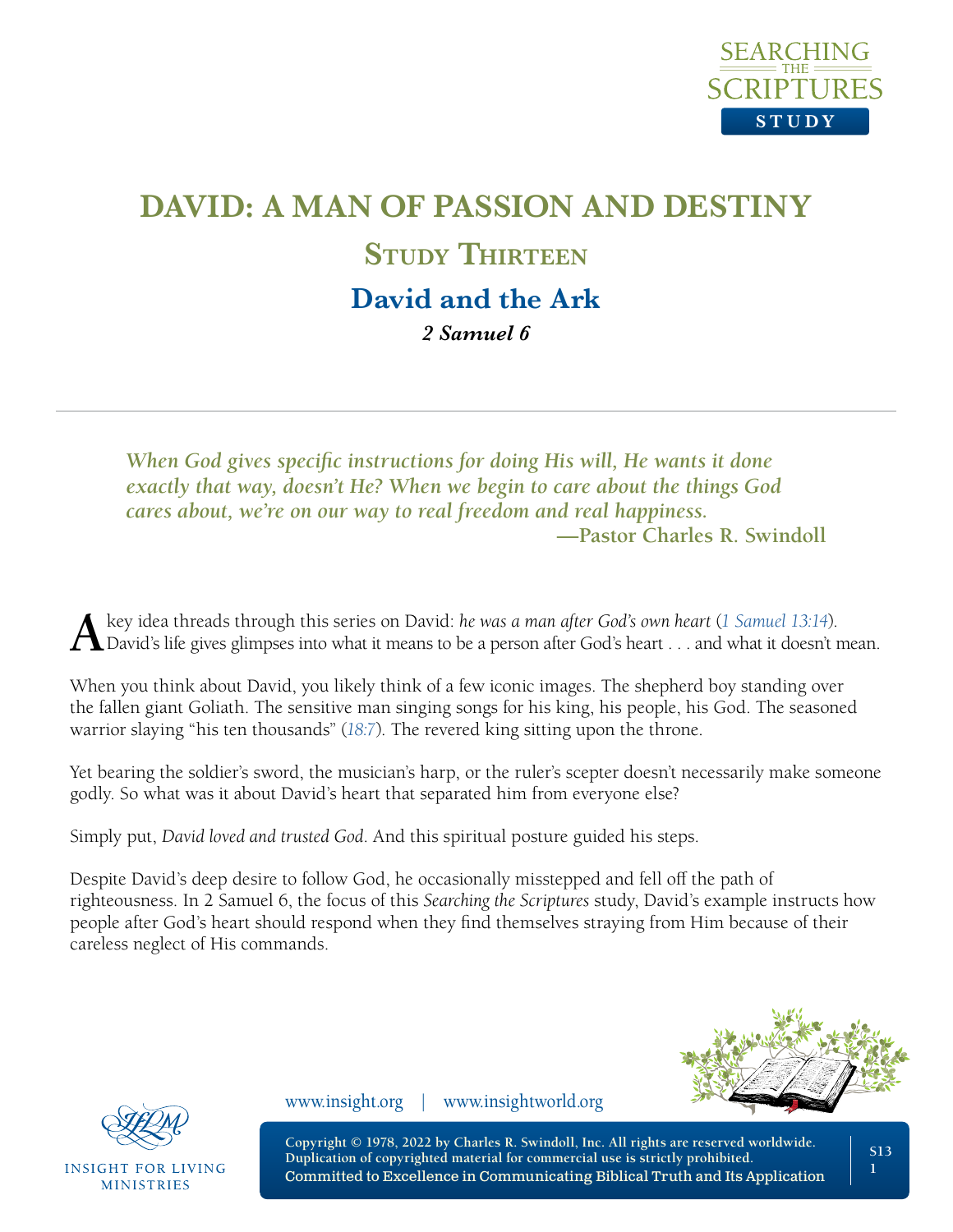

#### **David and the Ark**

*2 Samuel 6* 



#### **PREPARE YOUR HEART**

David's love for God gushes from his psalms like water from a geyser. Express your own love for God using the words of *[Psalm 9:1–2](https://www.biblegateway.com/passage/?search=psalms+9%3A1-2&version=NLT;NASB1995)* before you study His Word today:

*I* will praise you, LORD, with all my heart; *I will tell of all the marvelous things you have done. I will be filled with joy because of you. I will sing praises to your name, O Most High.*



#### **TURN TO THE SCRIPTURES**

Before the time of David's reign, the hearts of the Israelites stood far from God. The hard-hearted people had their perfect leader in Saul, who had next to no love for God. When Saul was king, he had great interest in achieving military success—so much so that he completely ignored Israel's spiritual health.

Prior to Saul's reign, the enemy Philistines had captured the ark of the covenant (*[1 Samuel 4:1–11](https://www.biblegateway.com/passage/?search=1+Samuel+4%3A1%E2%80%9311&version=NLT;NASB1995)*), but they later returned it to Israel because God had cursed them for taking the ark (*[5:1–7:1](https://www.biblegateway.com/passage/?search=1+Samuel+5%3A1%E2%80%937%3A1&version=NLT;NASB1995)*). According to *[7:1](https://www.biblegateway.com/passage/?search=1+Samuel+7%3A1&version=NLT;NASB1995)*, where did the ark stay after the Philistines returned it? (Make sure you find this spot on your Bible *[atlas](https://insightforliving.swncdn.com/docs/ifl-usa/content/ascendio/maps/NLT_maps_from_Tyndale5.pdf)*!)

The ark was *essential* to Israel's spiritual life because the presence of God dwelled with it. Yet, Saul did not once seek out God's presence during his reign. When David took Saul's place, he refused to make the same mistake. Jump ahead now to 2 Samuel 6 to see how David corrected Saul's error.



INSIGHT FOR LIVING **MINISTRIES** 

www.insight.org | www.insightworld.org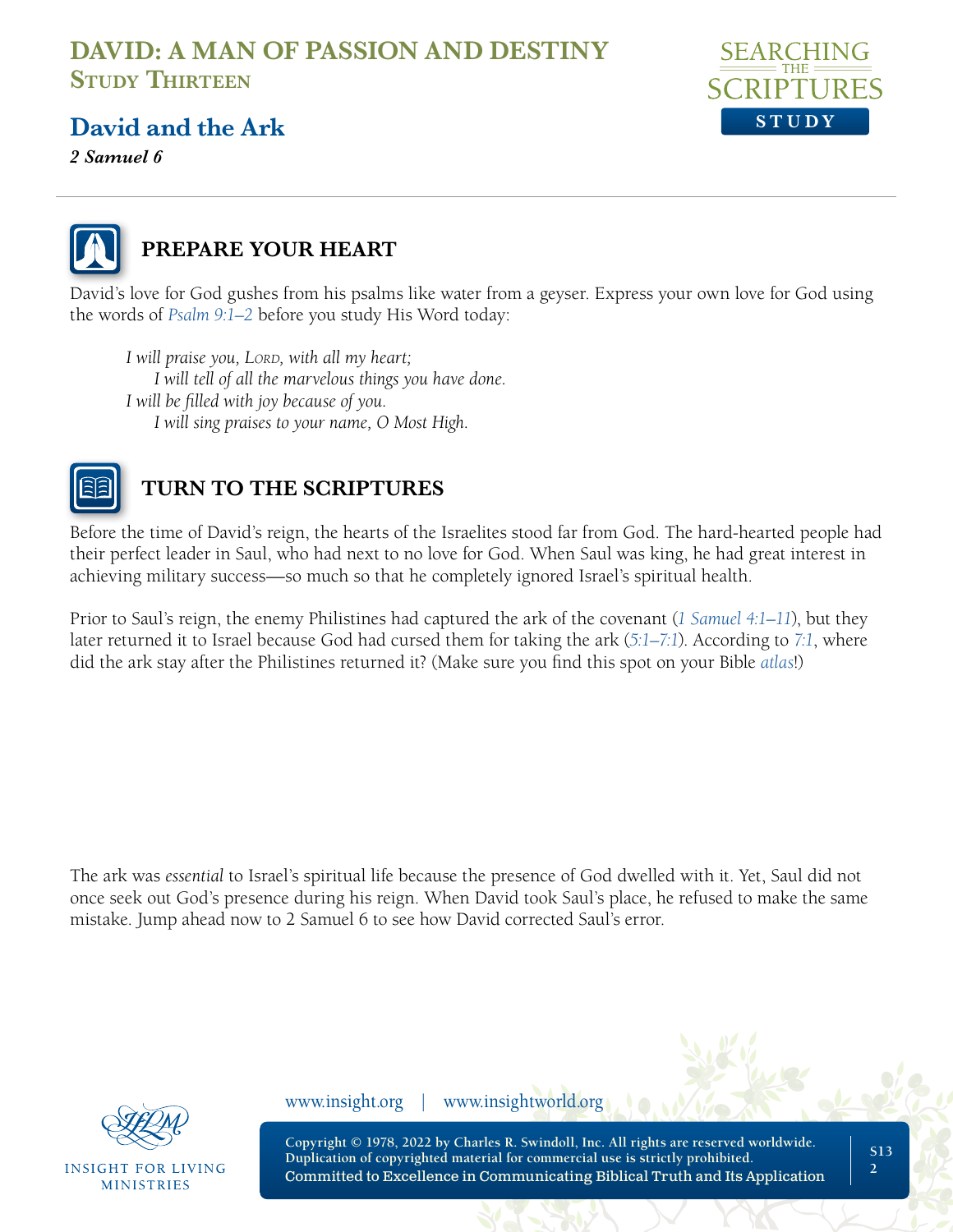

*2 Samuel 6* 



#### **Observation: Celebrating the Presence of God**

Every passage of Scripture contains truths that can lead to life change. However, a hasty reading often results in misunderstanding the text of the passage and its meaning.<sup>1</sup> Slowly read [2 Samuel 6](https://www.biblegateway.com/passage/?search=2+Samuel+6+&version=NLT;NASB1995) a few times using different Bible translations. As you read, place yourself in David's sandals and consider the motivation for his actions throughout the account.

In 2 Samuel 6, David had just been crowned king in Jerusalem. He then immediately traveled to Baalah of Judah. (This is another name for Kiriath-jearim, mentioned in *[1 Samuel 7:1](https://www.biblegateway.com/passage/?search=1+Samuel+7%3A1&version=NLT;NASB1995)*.) According to *[2 Samuel 6:2](https://www.biblegateway.com/passage/?search=2+Samuel+6%3A2&version=NLT;NASB1995)*, why did he go there?

According to *[6:3](https://www.biblegateway.com/passage/?search=2+Samuel+6%3A3&version=NLT;NASB1995)*, how did David try to transport the ark of the covenant from Abinadab's house back to Jerusalem?



**INSIGHT FOR LIVING MINISTRIES** 

www.insight.org | www.insightworld.org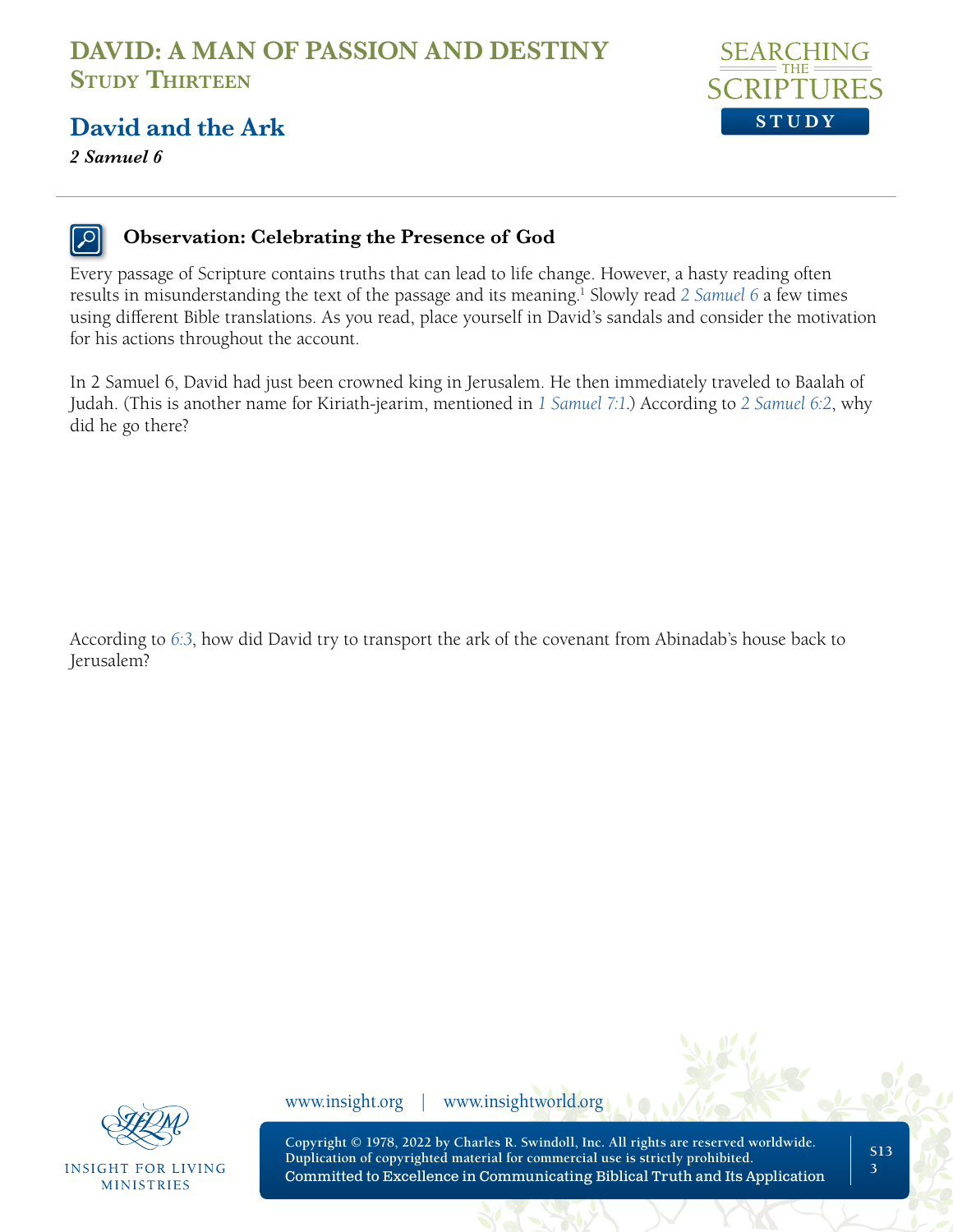

**David and the Ark**

*2 Samuel 6* 

As David's men navigated the ark through the rocky terrain, the ark became unsteady and started to tip over. What happened to Uzzah when he tried to stop the ark from falling in *[2 Samuel 6:6–7](https://www.biblegateway.com/passage/?search=2+Samuel+6%3A6%E2%80%937&version=NLT;NASB1995)*?

How did David respond in *[6:9–10](https://www.biblegateway.com/passage/?search=2+Samuel+6%3A9%E2%80%9310+&version=NLT;NASB1995)* to what happened to Uzzah? What caused him to change his mind in *[6:12](https://www.biblegateway.com/passage/?search=2+Samuel+6%3A12&version=NLT;NASB1995)*?

*We've got David standing here mad at the Lord when, in fact, the Lord was angry at David. Well, I thought you said he was a man after God's heart? I did. Does that mean David was perfect? It does not. Having a heart for God doesn't mean you're perfect; it means you're sensitive. And when you see you're wrong, you face it. You own up to it. You come to terms with it.* **—Pastor Chuck Swindoll**

According to *[6:5, 12–15](https://www.biblegateway.com/passage/?search=2+Samuel+6%3A5%2C+12%E2%80%9315&version=NLT;NASB1995)*, how did David and the rest of the people of Israel respond to the ark's presence in Jerusalem?



**INSIGHT FOR LIVING MINISTRIES** 

www.insight.org | www.insightworld.org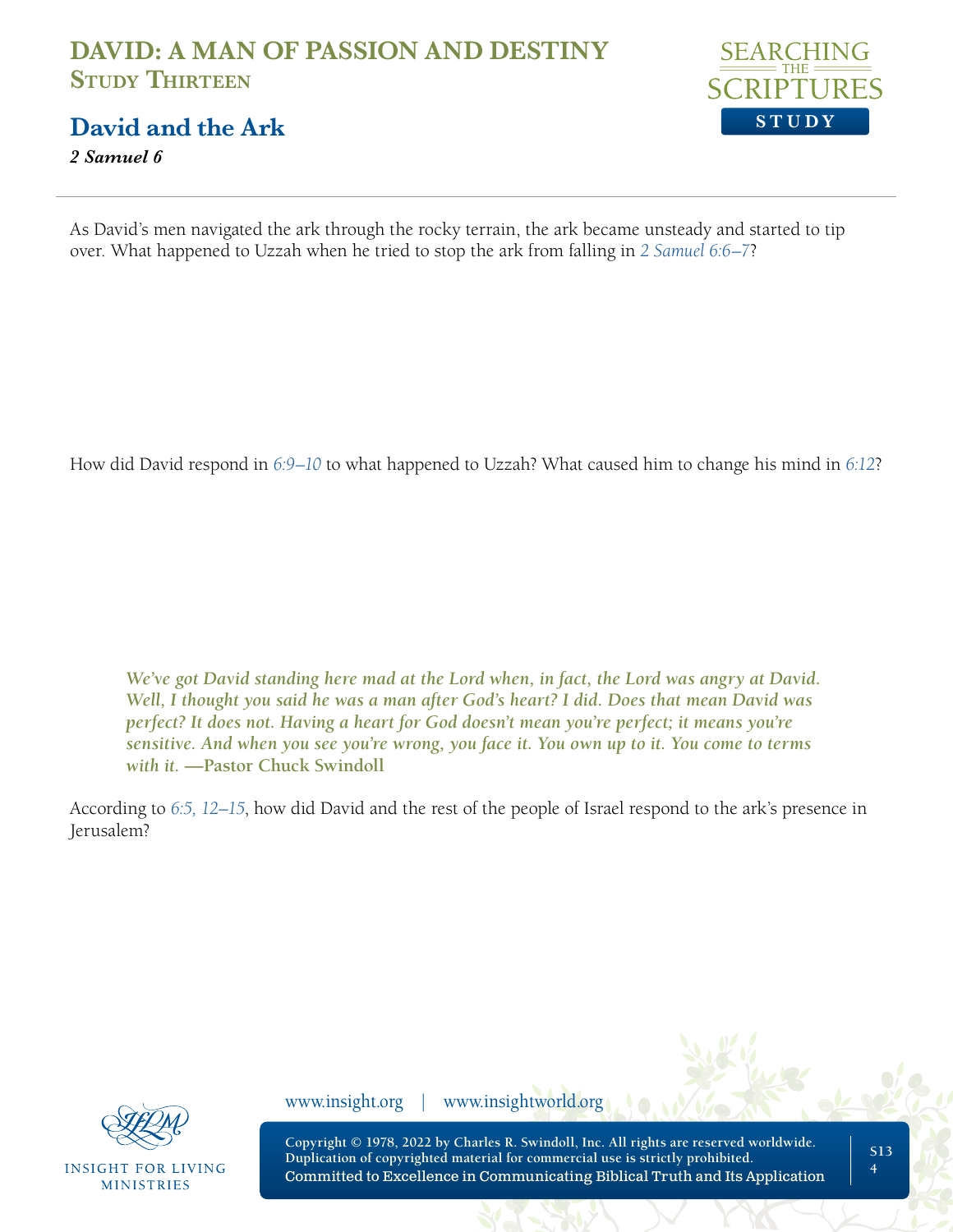

**David and the Ark**

*2 Samuel 6* 

*Why in the world did David get so excited? Because he was free. When you obey, you're free. When you disobey, you're in bondage.* —Pastor Chuck Swindoll

How did Michal, David's wife and daughter of Saul, feel about David's behavior (*[2 Samuel 6:16, 20](https://www.biblegateway.com/passage/?search=2+Samuel+6%3A16%2C+20&version=NLT;NASB1995)*)?

Like father, like daughter! While David couldn't contain his heart's love for God, his wife filled her own heart with bitterness and contempt. But David didn't care! He said, "He appointed me as the leader of Israel, the people of the Lord, so I celebrate before the Lord. Yes, and I am willing to look even more foolish than this, even to be humiliated in my own eyes!" (*[6:21–22](https://www.biblegateway.com/passage/?search=2+Samuel+6%3A21%E2%80%9322&version=NLT;NASB1995)*). What a clear picture of true love for God!

#### **Interpretation: Great Intentions, Tragic Results E82**

First, read about the *[ark of the covenant](https://www.biblestudytools.com/dictionaries/bakers-evangelical-dictionary/ark.html)* using your Bible study tools. What was the ark? Why was it so essential to Israel's spiritual life? Record any other key findings in the space below.



**INSIGHT FOR LIVING MINISTRIES** 

www.insight.org | www.insightworld.org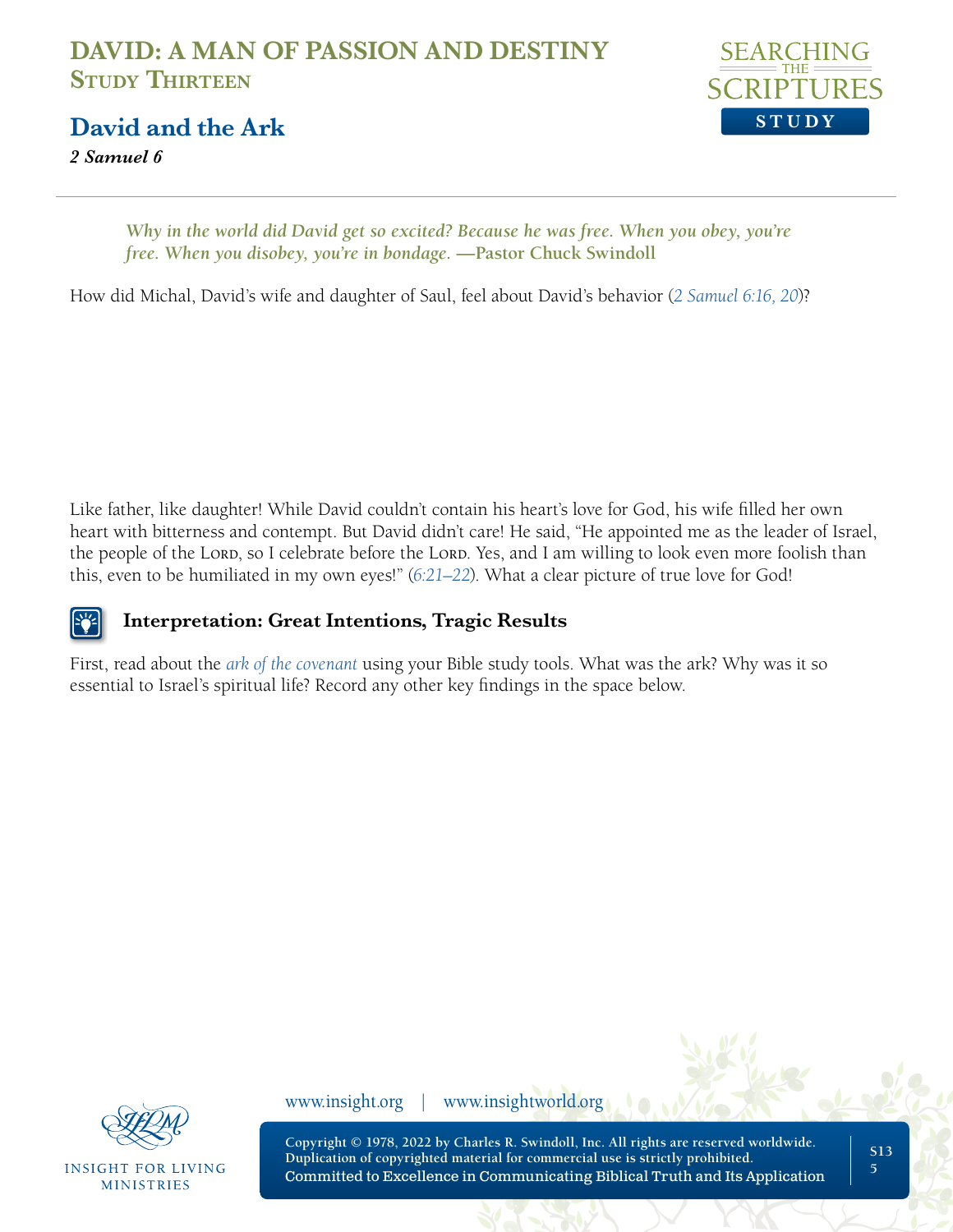

#### **David and the Ark**

*2 Samuel 6* 

Read *[Exodus 25:10–22](https://www.biblegateway.com/passage/?search=Exodus+25%3A10%E2%80%9322&version=NLT;NASB1995)*. How does this passage clarify God's choice to kill Uzzah in *[2 Samuel 6:6–7](https://www.biblegateway.com/passage/?search=2+Samuel+6%3A6%E2%80%937&version=NLT;NASB1995)*? Note that Uzzah was trying to do a good thing for God! Develop a timeless theological truth about following God's commands.

What does the contrast between David's response and Michal's response to the presence of the ark in Jerusalem reveal about their hearts? What can followers of Jesus today learn from their example?

*Who cares about little golden poles that go through little ringlets and go on shoulders rather than waists? God does. If He didn't care, He wouldn't have said it. If the Lord cared enough to write it and cared enough to preserve it, He cares enough about the details to have you pull it off His way.* **—Pastor Chuck Swindoll**

#### **Correlation: Filling in the Gaps**

At this point, you may *still* feel confused about some of the finer details of the 2 Samuel 6. This is where correlation is helpful. Pastor Chuck Swindoll says, "By comparing one Scripture with other Scriptures, precept upon precept and line upon line, the whole truth begins to emerge."<sup>2</sup>



**INSIGHT FOR LIVING MINISTRIES** 

www.insight.org | www.insightworld.org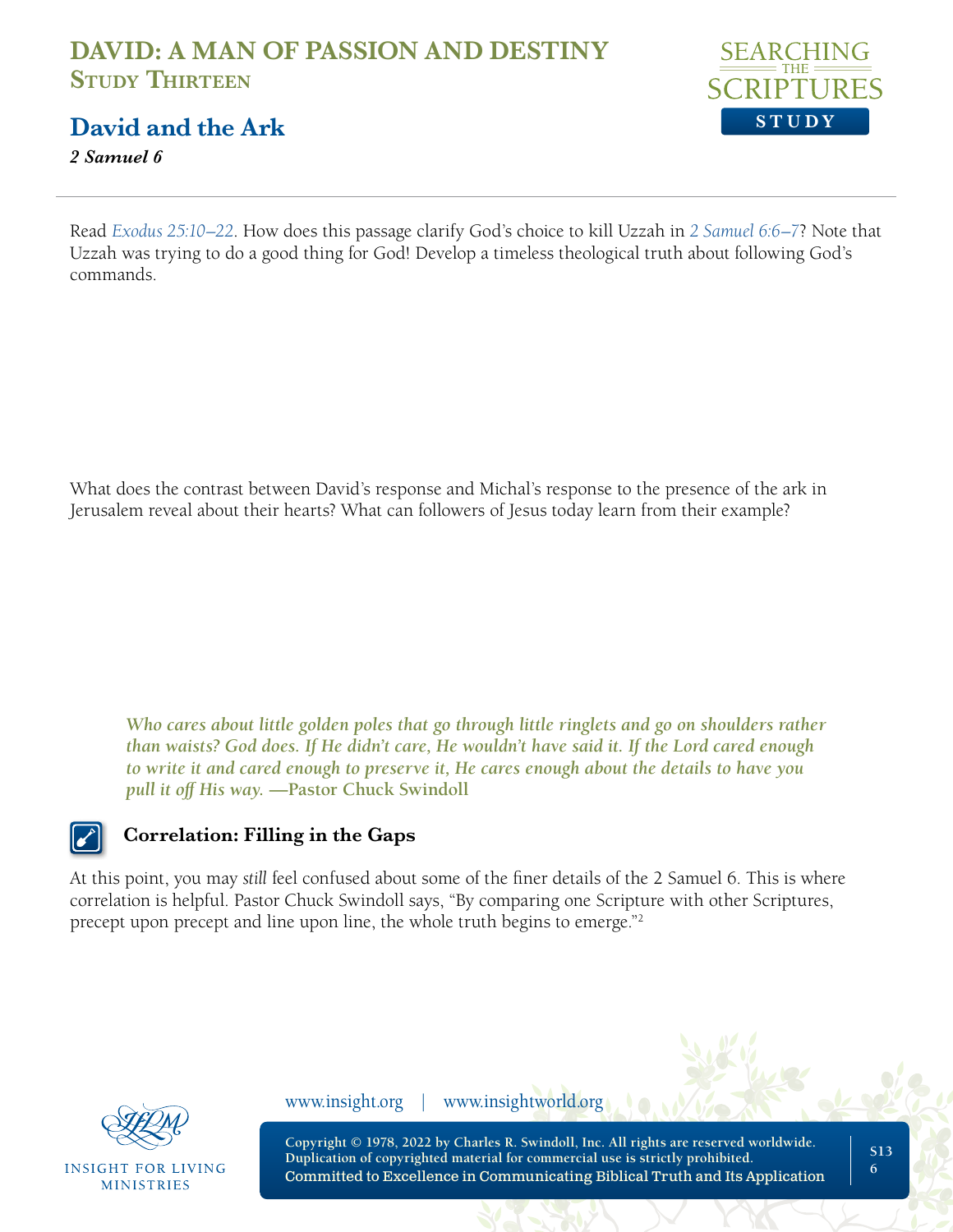

#### **David and the Ark**

*2 Samuel 6* 

Thankfully, 1 Chronicles 15 contains a parallel account of these events that helps clarify David's motivation. According to *[15:11–15](https://www.biblegateway.com/passage/?search=1+Chronicles+15%3A11%E2%80%9315&version=NLT;NASB1995)*, what mistake did David make the *first* time he tried to bring the ark to Jerusalem? What did he do differently the *second* time?

What does this passage reveal about David's heart for God and His law?

In *principle*, David was following God by trying to reinstate the ark into Israel's spiritual life. In *precept*, however, he ignored God's commands for handling the ark, and he paid the price for his disobedience. Thankfully, God gives His people second chances. David learned from his error, repented, and brought the ark to Jerusalem in a manner pleasing to God.

#### **Application: Freedom in Christ**

This scene from David's life offers two points of application:

- 1. *The better you know where you stand with the Lord, the freer you can be.* When David repented from his sin and realized he had right standing with God, his heart overflowed with joy and he freely worshiped God without feeling shame.
- 2. *The freer you are before the Lord, the more confident you will become.* In contrast, Michal did not have a heart for God, so she lacked the kind of freedom David had. She couldn't navigate her life with the kind of confidence that comes only from God.



INSIGHT FOR LIVING **MINISTRIES** 

www.insight.org | www.insightworld.org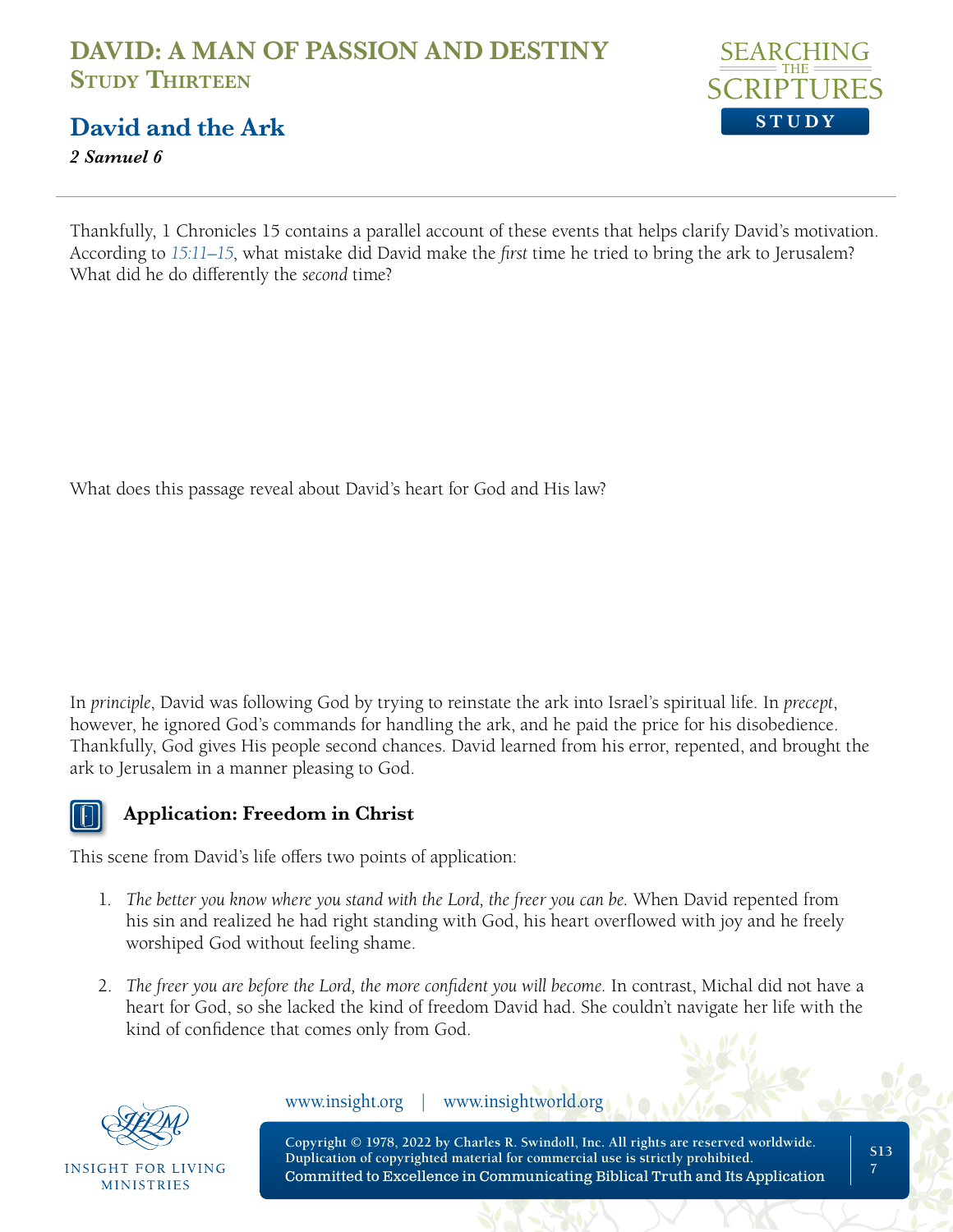**David and the Ark**

*2 Samuel 6* 



Which of these two points prove most relevant in your life right now? How so?

Do you ever find yourself wanting to follow God in principle but not in precept? If so, in what ways? Is there a specific way right now the Holy Spirit is nudging you to address an issue or need?

The apostle Paul said, "It is for freedom that Christ has set us free. Stand firm, then, and do not let yourselves be burdened again by a yoke of slavery" (*[Galatians 5:1](https://www.biblegateway.com/passage/?search=Galatians%205%3A1&version=NLT,NASB1995,NIV)* NIV). Because of God's love, grace, and forgiveness, anyone can experience the kind of freedom David had and can lead a life that overflows with joy and confidence in Jesus Christ.



**INSIGHT FOR LIVING MINISTRIES** 

www.insight.org | www.insightworld.org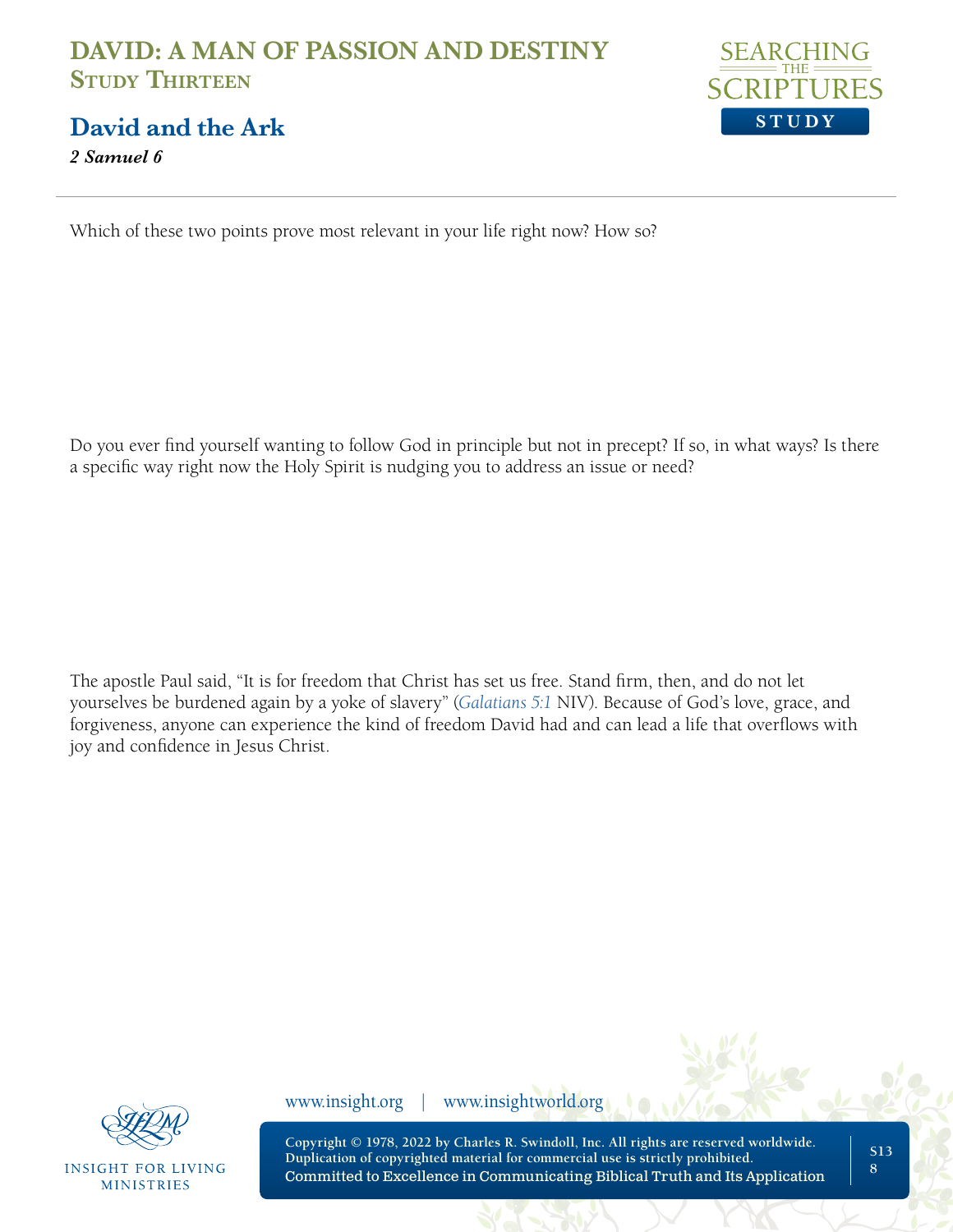

#### **David and the Ark**

*2 Samuel 6* 



### **A FINAL PRAYER**

To conclude your study today, reflect on this prayer by Pastor Chuck:

*Father, I pray for those whose lives are marked by emptiness, sadness, and all the things that go with the consequences of sin. I pray You will lead them to a knowledge of Your Son, Jesus Christ, and give them no peace until Christ has invaded their lives. And for those who live their lives still bound up, though in Christ, may they come to know a grace and freedom that accompanies obedience. And may that grace and freedom mark our lives as Your followers. In the name of Christ, I pray. Amen.*

### ENDNOTES<br>1 To learn abo

- 1. To learn about Pastor Chuck Swindoll's *Searching the Scriptures* method of Bible study, go to the web page, "*[How to Study the Bible for Yourself](https://sts.insight.org/)*."
- 2. Charles R. Swindoll, *Searching the Scriptures: Find the Nourishment Your Soul Needs* (Carol Stream, IL: Tyndale House, 2016), 140.



**INSIGHT FOR LIVING MINISTRIES** 

**Copyright © 1978, 2022 by Charles R. Swindoll, Inc. All rights are reserved worldwide. Duplication of copyrighted material for commercial use is strictly prohibited.** Committed to Excellence in Communicating Biblical Truth and Its Application www.insight.org | www.insightworld.org

**S13 9**